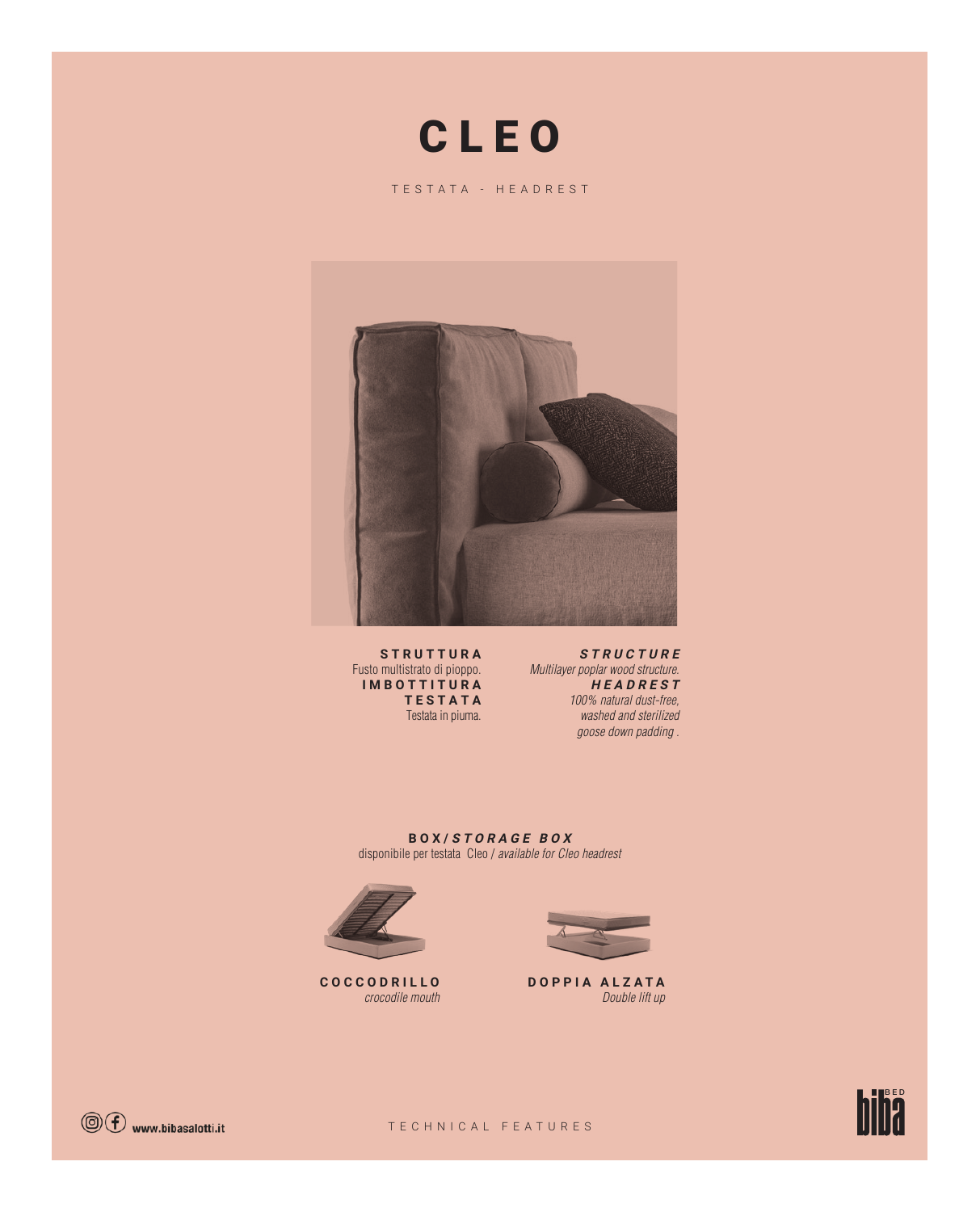## SOMMIER DISPONIBILE/AVAILABLE MINIMAL





con cucitura semplice / with plain seam

L.151 X P.222 X H.97 RETE / BEDSPRINGS 140 X 200 L.171 X P.222 X H.97 RETE / BEDSPRINGS 160 X 200<br>
L.191 X P.222 X H.97 RETE / BEDSPRINGS 180 X 200 RETE / BEDSPRINGS 180 X 200

**PIEDI/FEET** disponibili per sommier H.28 cm / available for sommier H.28 cm





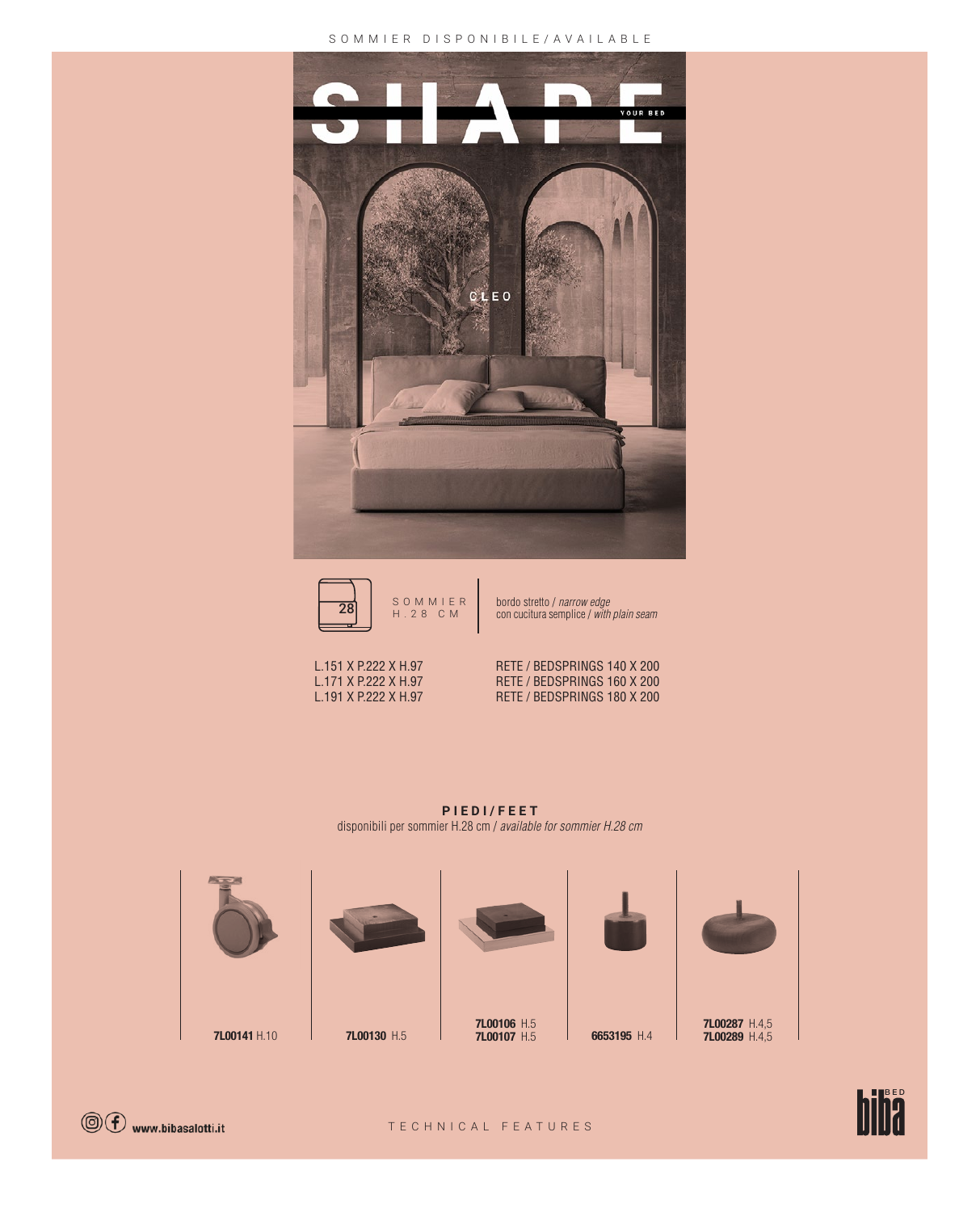## SOMMIER DISPONIBILE/AVAILABLE  $\sqrt{2}$





SOMMIER bordo stretto<br>H.23 CM con cucitura s bordo stretto / narrow edge la. con cucitura semplice / with plain seam



L.151 X P.222 X H.97 RETE / BEDSPRINGS 140 X 200 L.171 X P.222 X H.97 RETE / BEDSPRINGS 160 X 200<br>L.191 X P.222 X H.97 RETE / BEDSPRINGS 180 X 200 RETE / BEDSPRINGS 180 X 200

**PIEDI/FEET** disponibili per sommier H.23 cm / available for sommier H.23 cm





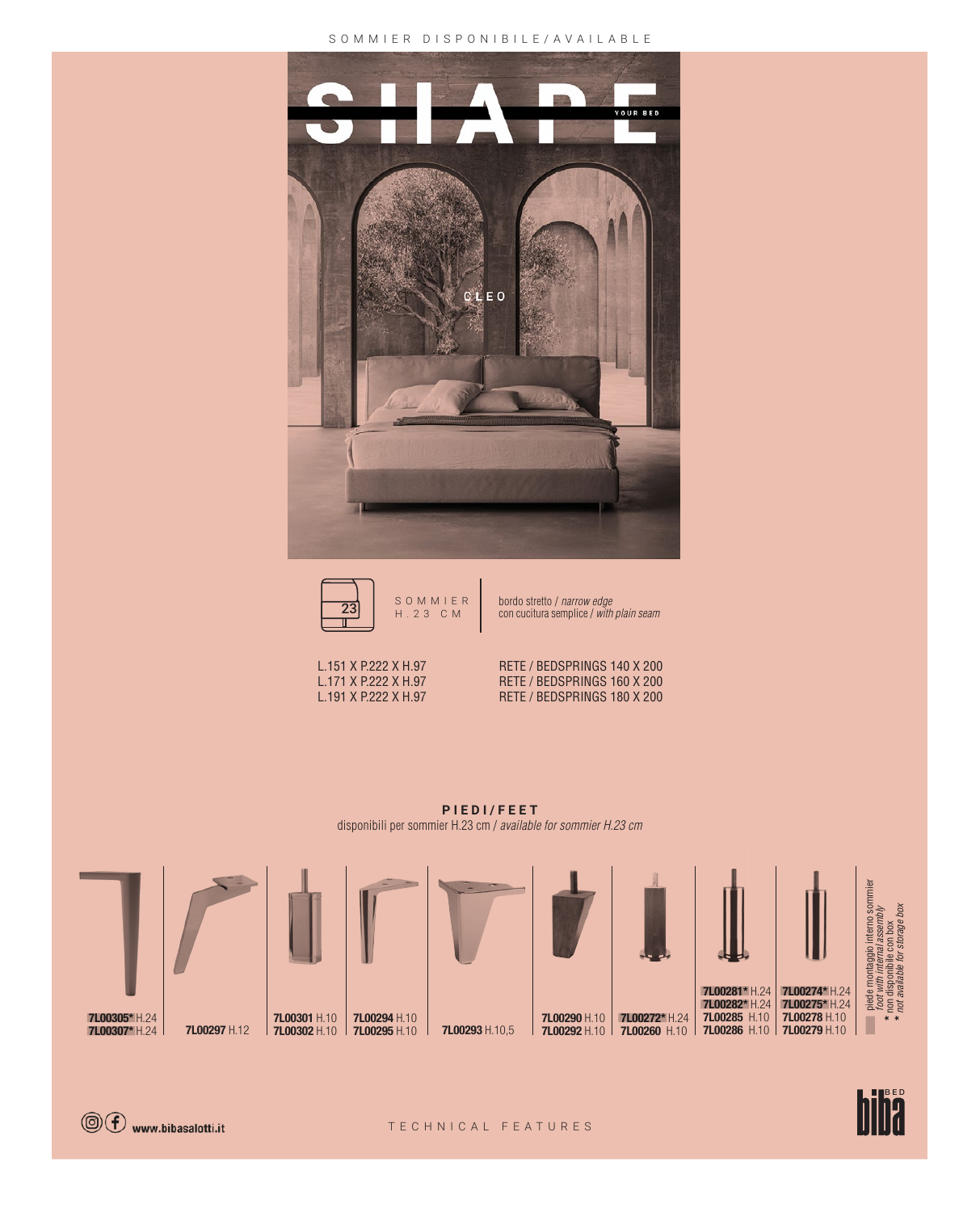#### SOMMIER DISPONIBILE/AVAILABLE





bordo stretto / narrow edge<br>con cucitura semplice / with pla r<br>Bi con cucitura semplice / with plain seam

L.151 X P.222 X H.97 RETE / BEDSPRINGS 140 X 200 L.171 X P.222 X H.97 RETE / BEDSPRINGS 160 X 200<br>L.191 X P.222 X H.97 RETE / BEDSPRINGS 180 X 200 RETE / BEDSPRINGS 180 X 200

**PIEDI/FEET** disponibili per sommier H.14 cm / available for sommier H.14 cm





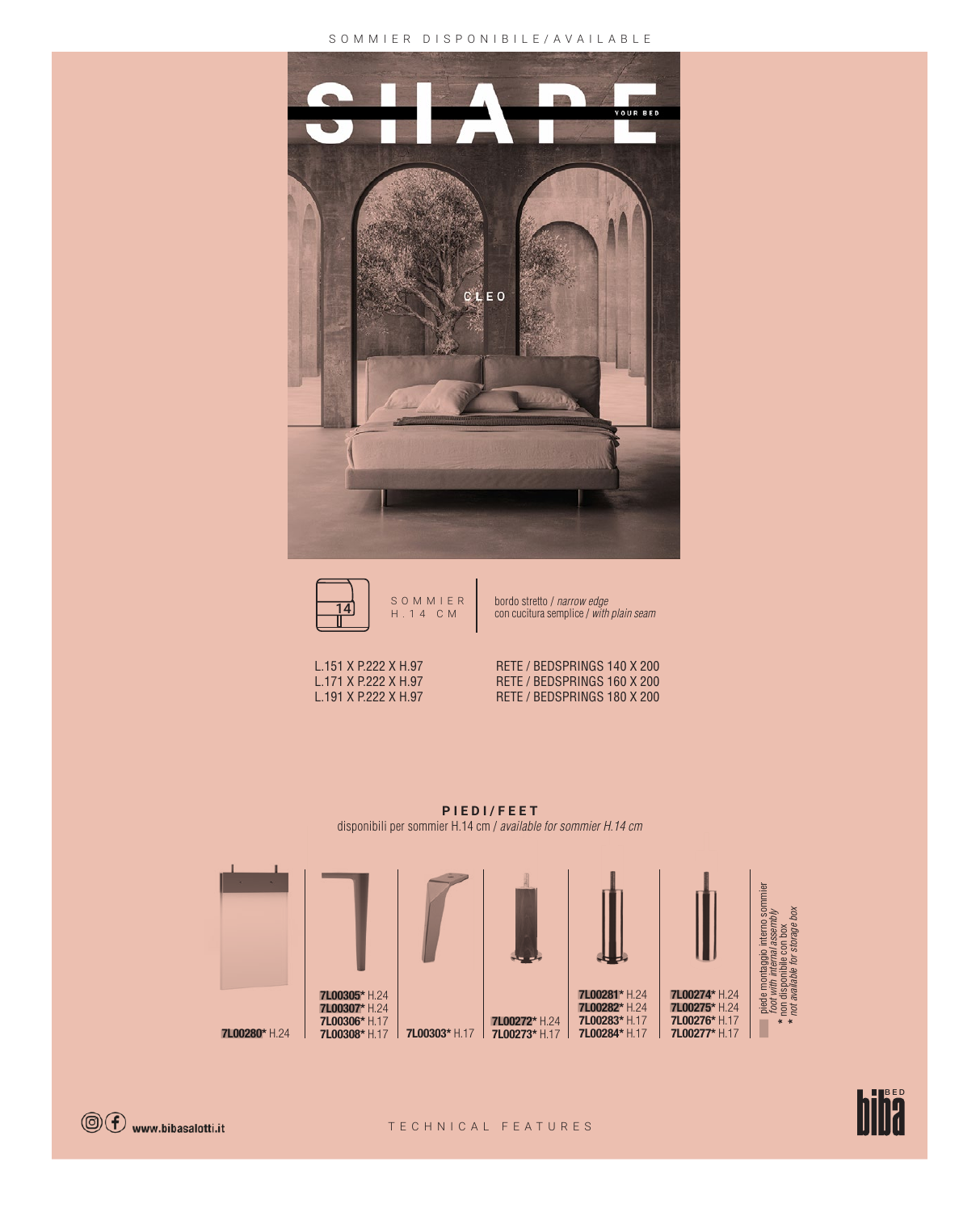#### SOMMIER DISPONIBILE/AVAILABLE





bordo largo / large edge bordo la<br>L.10 cm con cucitura semplice / with plain seam 28



L.165 X P.228 X H.97 RETE / BEDSPRINGS 140 X 200 L.185 X P.228 X H.97 RETE / BEDSPRINGS 160 X 200<br>L.205 X P.228 X H.97 RETE / BEDSPRINGS 180 X 200 RETE / BEDSPRINGS 180 X 200

**PIEDI/FEET** disponibili per sommier H.14 cm Maxi / available for sommier H.14 cm Maxi